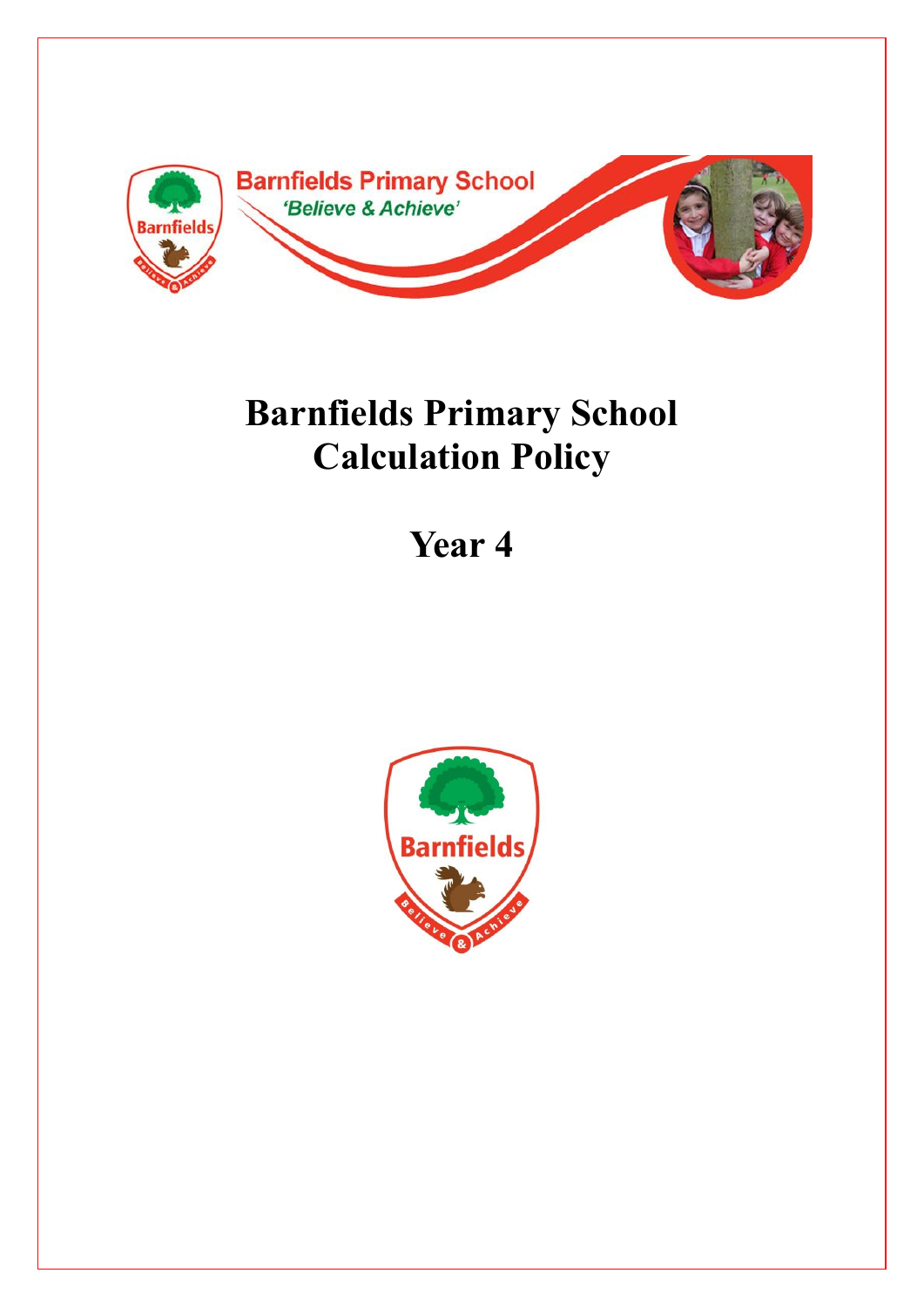|                            | <b>Addition Calculation: Year 4</b>                                                                                                                                                                                                                                                                                                                                                                             |                                                                                                                                                                       |                                                                                                                                               |
|----------------------------|-----------------------------------------------------------------------------------------------------------------------------------------------------------------------------------------------------------------------------------------------------------------------------------------------------------------------------------------------------------------------------------------------------------------|-----------------------------------------------------------------------------------------------------------------------------------------------------------------------|-----------------------------------------------------------------------------------------------------------------------------------------------|
| <b>Mental Calculation</b>  | ٠<br>Common mental calculation strategies:<br>Partitioning and recombining<br>Doubles and near doubles<br>Use number pairs to 10 and 100<br>Adding near multiples of ten and adjusting<br>Using patterns of similar calculations<br>Using known number facts<br>Bridging though ten, hundred<br>Complementary addition                                                                                          | Practice mental methods with increasingly large numbers.<br>Consolidate partitioning and re-partitioning<br>Use compensating for adding too much/little and adjusting | I know that $63 + 29$<br>is the same as $63 +$<br>$30 - 1$                                                                                    |
| <b>Written Calculation</b> | $\bullet$<br>columnar addition where appropriate<br>Include decimal addition for money.                                                                                                                                                                                                                                                                                                                         |                                                                                                                                                                       | Add numbers with up to 4 digits using the formal written methods of<br>Revert to expanded methods if the children find formal columnar method |
|                            |                                                                                                                                                                                                                                                                                                                                                                                                                 | difficult.                                                                                                                                                            |                                                                                                                                               |
|                            | <b>Possible Concrete and Visual Representations</b>                                                                                                                                                                                                                                                                                                                                                             |                                                                                                                                                                       | <b>Teacher Modelling/Children's Recordings</b>                                                                                                |
|                            | Written methods (progressing to 4-digits)<br>Expanded column addition modelled with place<br>value counters, progressing to calculations with 4-<br>digit numbers.<br>$\Omega$<br>$\bigcirc$ $\bigcirc$<br>$\Omega$<br>$\bigcirc$<br>$\odot$ $\odot$<br>$\bigcirc$ $\bigcirc$<br>$\circled{1}$<br><b>Compact written method</b>                                                                                 | $200 + 40 + 7$<br>$100 + 20 + 5$<br>$\overline{300 + 60 + 12} = 372$<br>247<br>+125<br>12<br>60<br>300<br>372                                                         |                                                                                                                                               |
|                            | Extend to numbers with at least four digits.<br>e 0<br>$\bullet$<br>7<br>1<br>5<br>1<br>$\bullet$<br>$\bullet$<br>Children should be able to make the choice of<br>reverting to expanded methods if experiencing any<br>difficulty.<br>Extend to up to two places of decimals (same number of<br>decimals places) and adding several numbers (with<br>different numbers of digits).<br>72.8<br>$+54.6$<br>127.4 | 2634<br>+4517<br>7151                                                                                                                                                 |                                                                                                                                               |
|                            | 11                                                                                                                                                                                                                                                                                                                                                                                                              |                                                                                                                                                                       |                                                                                                                                               |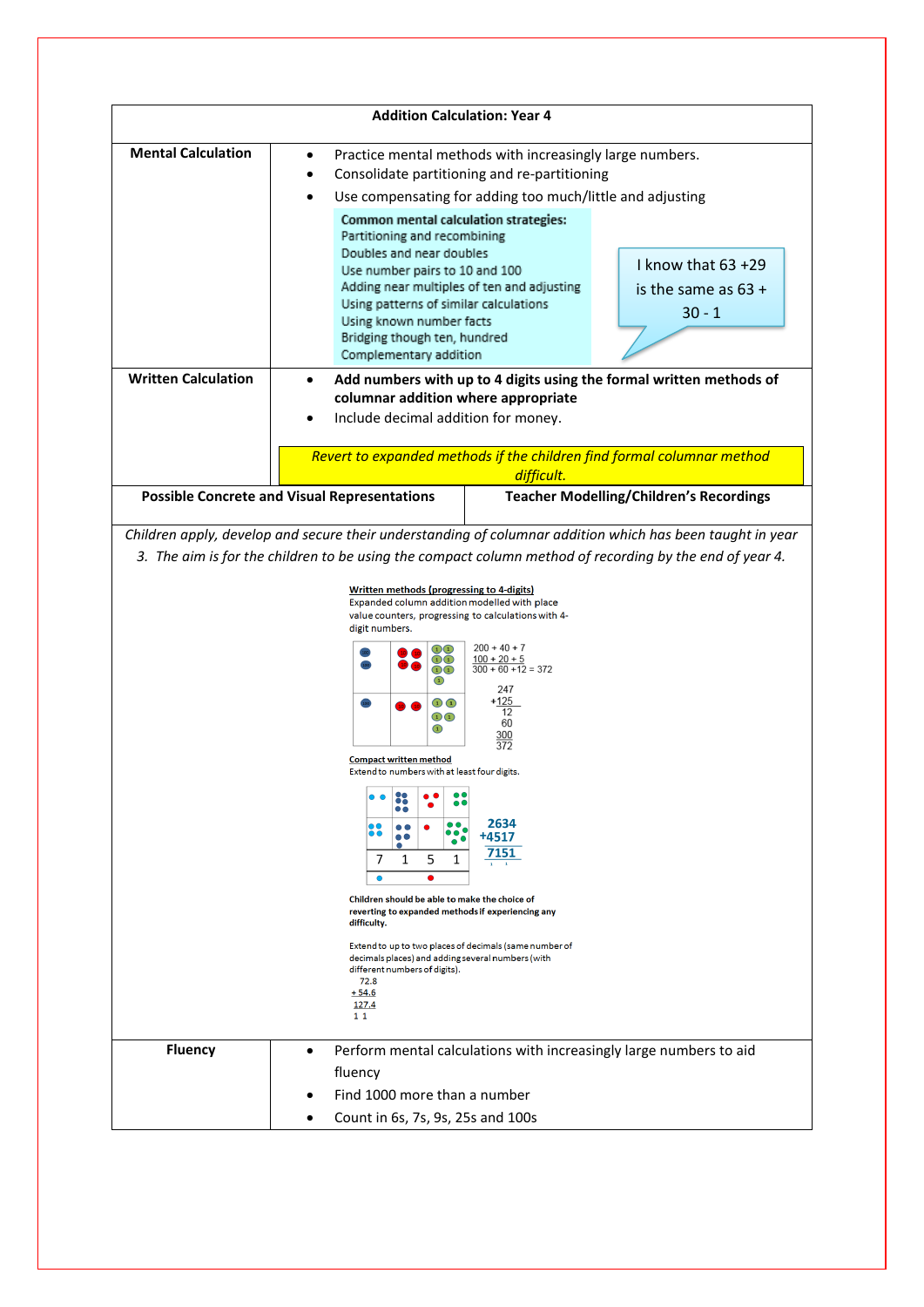|                                                                                                                                                                       | <b>Subtraction Calculation: Year 4</b>                                                                                                                                                                                                                                                                                                              |  |  |
|-----------------------------------------------------------------------------------------------------------------------------------------------------------------------|-----------------------------------------------------------------------------------------------------------------------------------------------------------------------------------------------------------------------------------------------------------------------------------------------------------------------------------------------------|--|--|
| <b>Mental Calculation</b>                                                                                                                                             | Continue to practise mental methods with increasingly large numbers to<br>$\bullet$<br>aid fluency<br>Methods to support fluent calculation and encourage efficiency of<br>$\bullet$<br>method:<br>Find a small difference by counting up e.g. 5003-4996<br>➤<br>Subtract nearest multiple of ten and adjust.<br>≻<br>Partition larger numbers<br>≻ |  |  |
|                                                                                                                                                                       | Whenever possible, children should be encouraged to visualise number lines and<br>other basic, supporting representations to promote fluent work without jottings.                                                                                                                                                                                  |  |  |
| <b>Written Calculation</b>                                                                                                                                            | Subtract numbers with up to 4 digits using the formal written methods<br>$\bullet$<br>of columnar subtraction where appropriate.<br>Build on formal, extended method (See Year 3) using exchange wherever<br>$\bullet$<br>necessary.<br>Continue to use representations and manipulatives to develop<br>understanding of place value.               |  |  |
|                                                                                                                                                                       | <b>Possible Concrete and Visual Representations</b><br><b>Teacher Modelling/Children's Recordings</b>                                                                                                                                                                                                                                               |  |  |
| The children build upon their learning in year 3 by continuing to practice columnar subtraction with<br>increasingly larger numbers. (see year 3 subtraction methods) |                                                                                                                                                                                                                                                                                                                                                     |  |  |
| <b>Fluency</b>                                                                                                                                                        | Count back in 6, 7, 9, 25 and 1000<br>Count back through zero to include negative numbers<br>Find 1000 less than a number<br>Continue to practise mental calculations with increasingly large numbers<br>to aid fluency                                                                                                                             |  |  |

|                            | <b>Multiplication Calculation: Year 4</b>                                                                                                                      |  |  |
|----------------------------|----------------------------------------------------------------------------------------------------------------------------------------------------------------|--|--|
| <b>Mental Calculation</b>  | Recall multiplication and division facts for multiplication tables up to 12<br>$\times 12$                                                                     |  |  |
|                            | Use place value, known and derived facts to multiply and divide<br>$\bullet$<br>mentally, including:                                                           |  |  |
|                            | multiplying by 0 and 1;<br>≻                                                                                                                                   |  |  |
|                            | dividing by 1;<br>≻                                                                                                                                            |  |  |
|                            | multiplying together three numbers<br>➤                                                                                                                        |  |  |
|                            | Recognise and use factor pairs and commutativity in mental<br>$\bullet$<br>calculations                                                                        |  |  |
|                            | Practise mental methods and extend this to three digit numbers to<br>$\bullet$<br>derive facts, (for example $600 \div 3 = 200$ can be derived from 2 x 3 = 6) |  |  |
| <b>Written Calculation</b> | Multiply two-digit and three-digit numbers by a one-digit number                                                                                               |  |  |
|                            | using formal written layout<br>٠                                                                                                                               |  |  |
|                            | Estimate before calculating<br>٠                                                                                                                               |  |  |
|                            | Ensure written methods build on/relate to mental methods (e.g. grid<br>٠<br>method)                                                                            |  |  |
|                            | Introduce alongside grid and expanded column methods                                                                                                           |  |  |
|                            | Key skills to support:                                                                                                                                         |  |  |
|                            | know or quickly recall multiplication facts up to $12 \times 12$<br>÷                                                                                          |  |  |
|                            | understand the effect of multiplying numbers by 10, 100 or 1000<br><b>参</b>                                                                                    |  |  |
|                            | multiply multiples of 10, for example, $20 \times 40$ ;<br>❖                                                                                                   |  |  |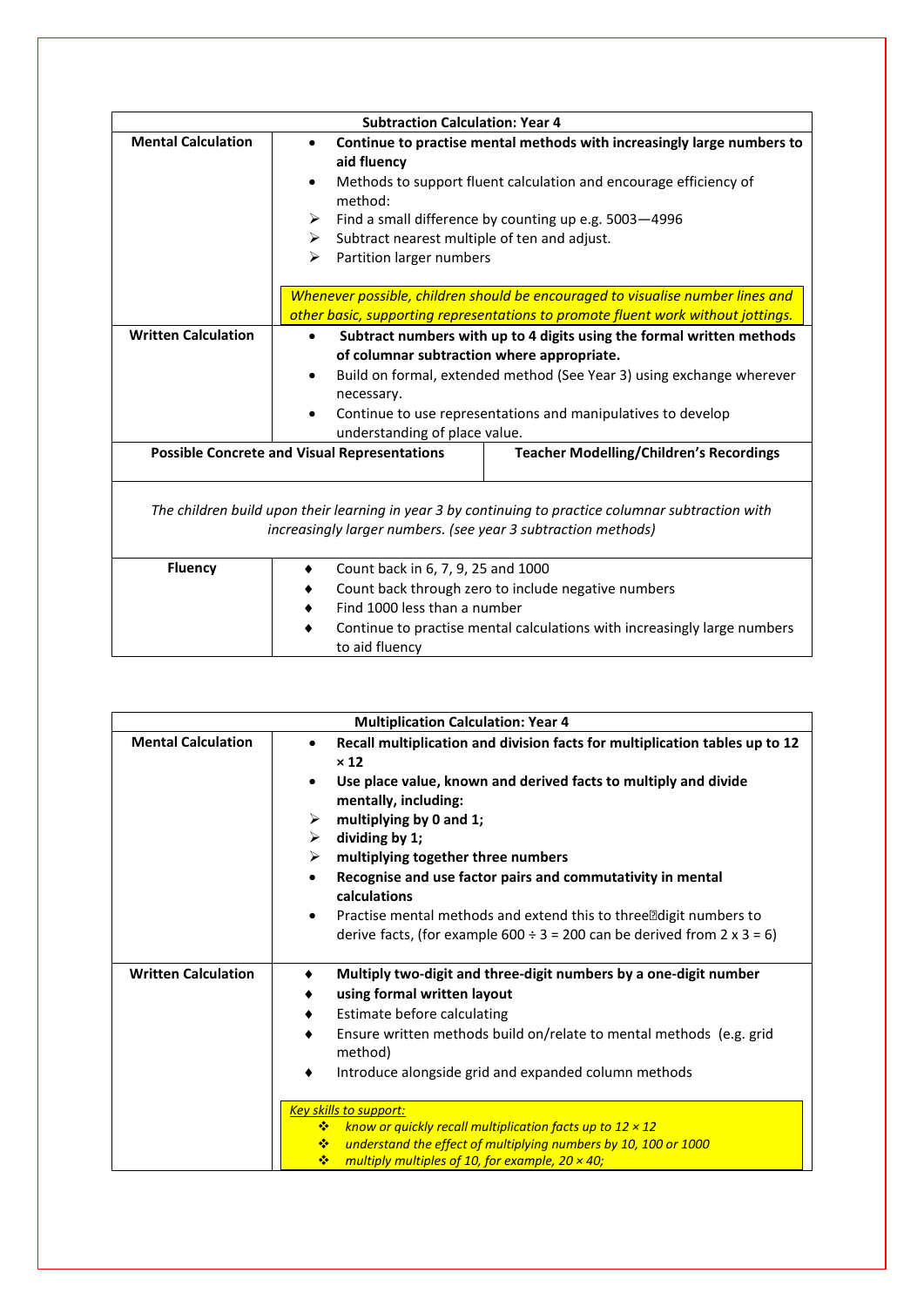